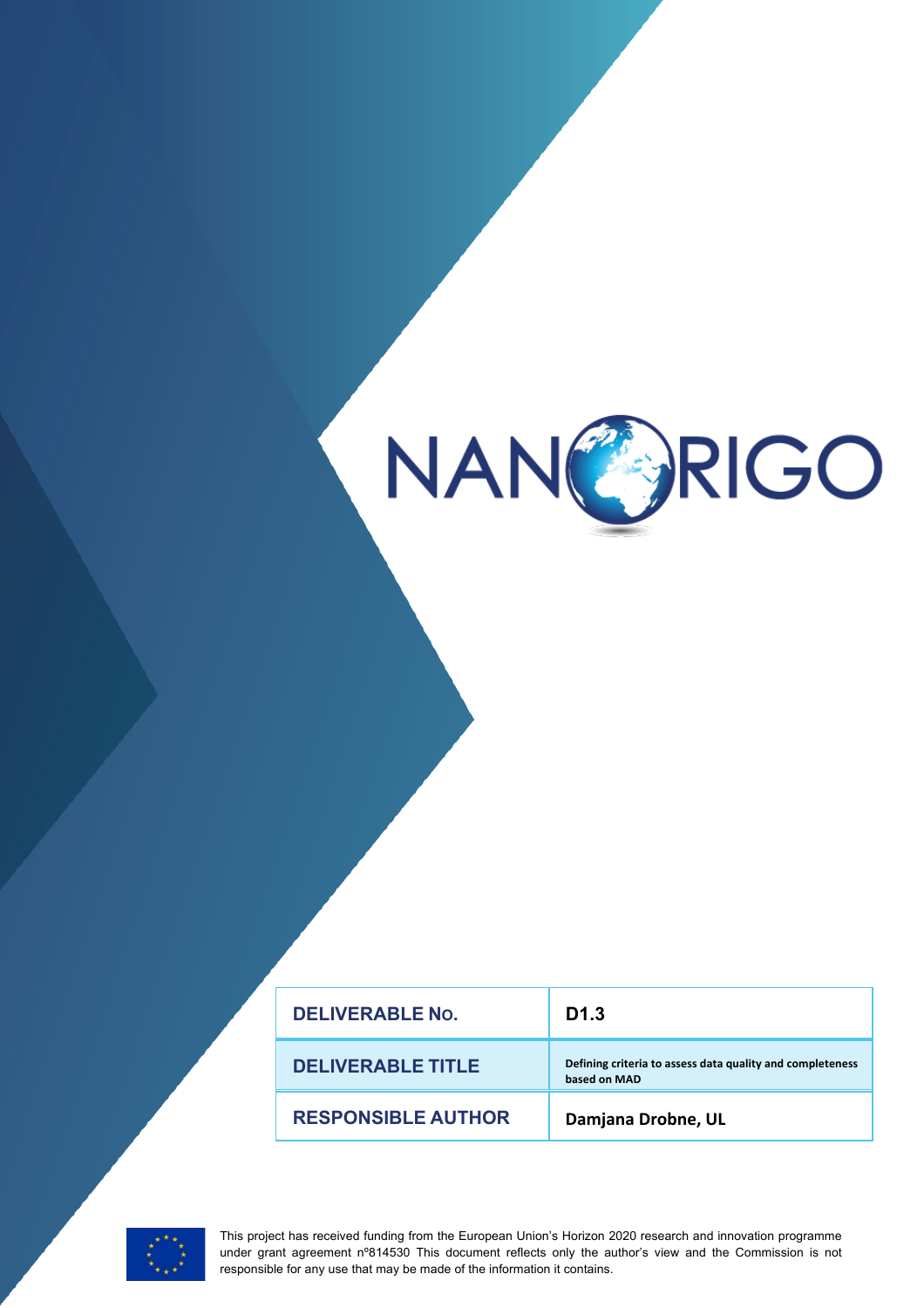## **Executive Summary**

The aim of D1.3 is to address and elaborate criteria for data quality and completeness that can be used for regulatory risk assessment and decision-making based on MAD. Assessing and assuring data quality and completeness is an essential component of regulatory risk assessment and decision-making based on the mutual acceptance of data (MAD) as well as for the successful creation of an effective nanorisk governance framework within the context of NANORIGO and the other NMBP-13 projects. Evaluating toxicological data for quality (which is generally defined to encompass multiple dimensions such as reliability, relevance [fit-forpurpose], and completeness) is a fundamental component of nanomaterial risk assessment that presents a massive and on-going challenge for regulatory decision-makers (The ProSafe Project Office, 2017). The term 'data quality' is also problematic because no standard definition (i.e., denotation) currently exists. Within a nanomaterial risk governance framework, data quality is a critical component for the **mutual acceptance of data (MAD)** principle. The MAD is a system developed by the Organization for Economic Co-operation and Development (OECD) for harmonizing national approaches to chemical testing and regulation to reduce conflicting and duplicative requirements and decrease barriers to trade. However, MADcompliant studies must adhere to OECD Test Guidelines for the Testing of Chemicals and OECD Principles of Good Laboratory Practice (GLP), both of which present large costs to the producers of data (OECD, 2019a). Frameworks and guidelines are therefore needed to accurately assess data quality and fitness for purpose so that appropriate data from nonguideline, non-GLP studies can still be used.

Given the importance of data quality for regulatory risk assessment and for the professionals involved in these activities (i.e., data producers, such as scientists or material manufacturers, and data users, such as risk assessors, modellers, and decision-makers), an overview and comparative evaluation of existing data quality assessment methods which are relevant to (nano)ecotoxicity studies (as an example) and of tools and approaches for the inclusion of noeffect data was completed along with recommendations for the assessment of data quality and completeness based on the needs and aims of the NANORIGO project and its users, as summarized in Table 1.

Table 1: Summary of evaluated quality assessment methods and their suitability for NANORIGO along with additional criteria which have been recommened for use with the SciRAP checklists.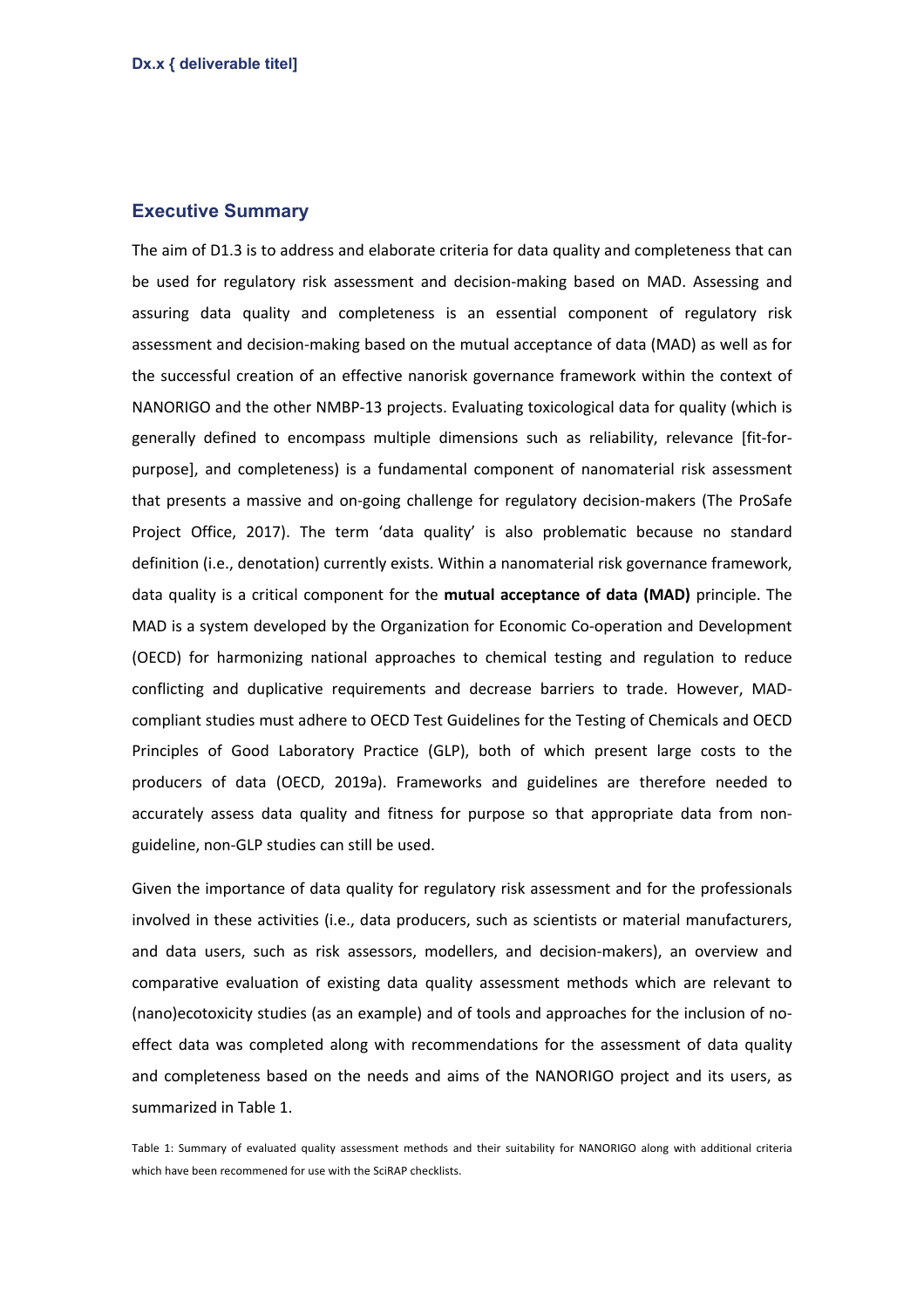| <b>Quality assessment</b><br>methods highly<br>recommended for<br><b>NANORIGO</b> | <b>Quality assessment methods</b><br>recommended for NANORIGO<br>(some updates needed)                                                                                                                                                                                                                                                                                                                                                                                                                                                                                                                                                                                                                                                                                    | <b>Quality assessment</b><br>methods not recommended<br>for NANORIGO                                                                                                                                                                                                                                                     |
|-----------------------------------------------------------------------------------|---------------------------------------------------------------------------------------------------------------------------------------------------------------------------------------------------------------------------------------------------------------------------------------------------------------------------------------------------------------------------------------------------------------------------------------------------------------------------------------------------------------------------------------------------------------------------------------------------------------------------------------------------------------------------------------------------------------------------------------------------------------------------|--------------------------------------------------------------------------------------------------------------------------------------------------------------------------------------------------------------------------------------------------------------------------------------------------------------------------|
| • SciRAP<br>• GUIDEnano<br>• caLIBRAte<br>• NANOcred<br>$\bullet$ DaNa            | • Klimisch<br>• ToxRTool<br>• Card and Magnuson<br>• ECHA for REACH                                                                                                                                                                                                                                                                                                                                                                                                                                                                                                                                                                                                                                                                                                       | • Durda and Preziosi<br>• Langdon et al.<br>$\bullet$ CRED<br>• Lubinski et al.<br>• NANoREG<br>• CaNanoLab<br>• MOD-ENP-TOX (not yet<br>publicly available<br>$\bullet$ MIAN<br>$\bullet$ NKI<br>· Simkó et al.<br>• Hristozov et al.<br>• U.S. EPA (methods for<br>environmental data and<br><b>ECOTOX literature)</b> |
| Additional recommended criteria with the use of SciRAP checklists                 |                                                                                                                                                                                                                                                                                                                                                                                                                                                                                                                                                                                                                                                                                                                                                                           |                                                                                                                                                                                                                                                                                                                          |
| $(2019b)$ ?<br>investigated prior to testing?<br>preparation)?                    | Inclusion of all metadata associated with the measurement of physicochemical<br>parameters (i.e., techniques and sample preparation methods used)<br>Have relevant potential nanomaterial transformations been investigated and<br>accounted for (as elaborated in the OECD report: Physical-Chemical Decision<br>Framework to Inform Decisions for Risk Assessment of Manufactured Nanomaterials<br>Has the dispersion of the nanomaterials in the stock test solution been<br>Have the methods used for acquiring physicochemical data been validated in<br>any way so as to be repeatable, reproducible, etc.?<br>Has the nanomaterial exposure/spiking procedure been described (to be<br>distinguished from preparation of a nanomaterial dispersion or other sample |                                                                                                                                                                                                                                                                                                                          |

The results of D1.3 emphasize that 'data quality' remains an open concept that is highly defined by context or 'fitness for purpose.' For this reason, we recommend that 'fitness for purpose' should be used in place of the term 'data quality,' since data may still be usable for regulatory risk assessment without adherence to MAD criteria. For NANORIGO, we specifically recommend the use of the SciRAP checklists with some minor adjustments that reflect the most recent available guidance. After a critical evaluation of the gathered data quality assessment methods, we also recommend the use of the GUIDEnano, caLIBRAte, NANOcred, and DaNa methods due to their focus on (nano)ecotoxicity data, while the Klimisch, ToxRTool,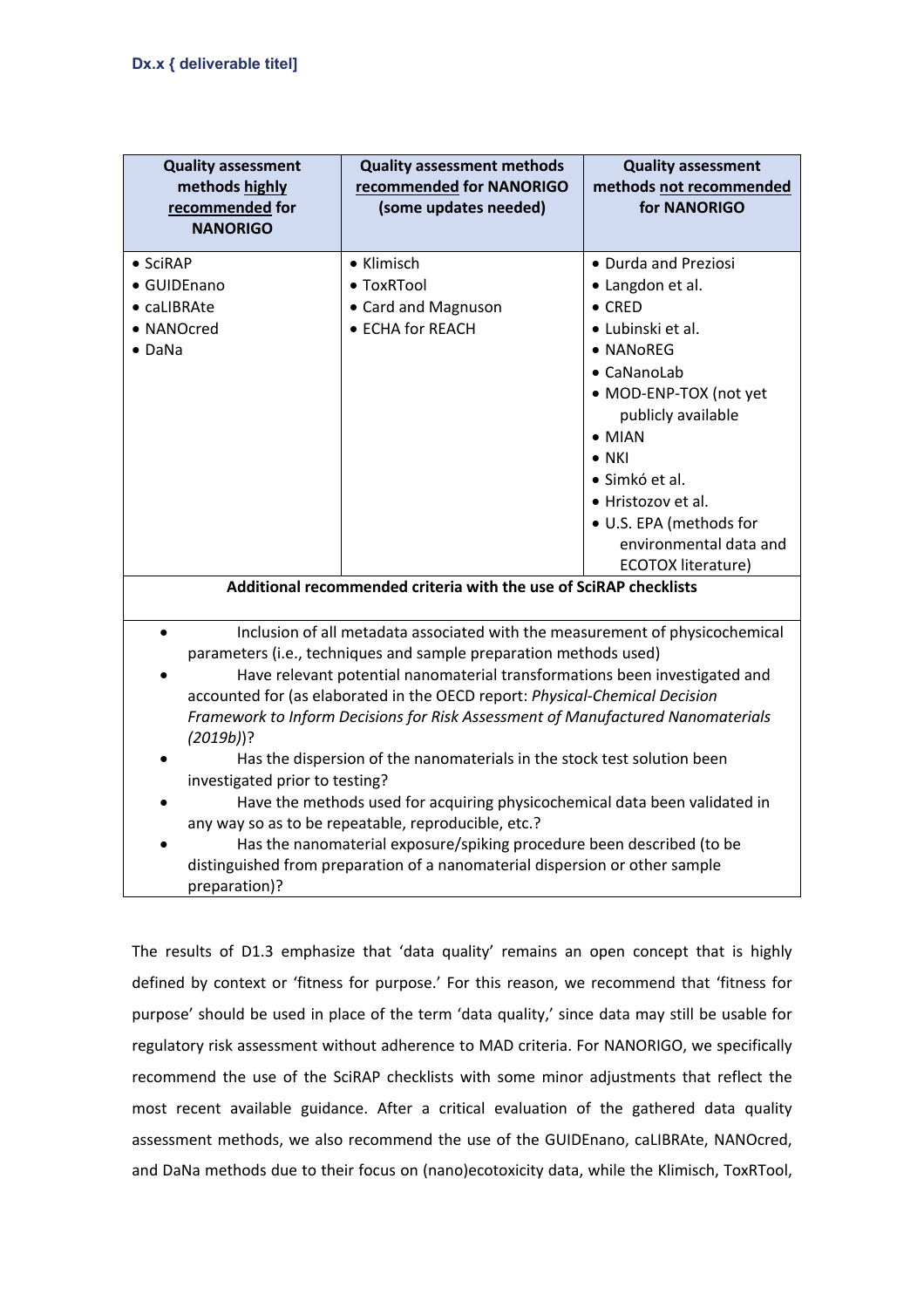Card and Magnuson, and ECHA methods might also be used, although they are not as up-todate as needed (especifically in the case of REACH, the use of Klimisch scoring to assess reliability is not as up-to-date as it could be).

## **References**

*CaNanoLab*. (n.d.). Retrieved October 21, 2019, from https://cananolab.nci.nih.gov/caNanoLab/#/

Card, J. W., & Magnuson, B. A. (2010). A Method to Assess the Quality of Studies That Examine the Toxicity of Engineered Nanomaterials. *International Journal of Toxicology*, *29*(4), 402–410. https://doi.org/10.1177/1091581810370720

*DaNa2.0 Literature Criteria Checklist*. (2016). https://nanopartikel.info/en/nanoinfo/methods/991-literature-criteria-checklist

Durda, J. L., & Preziosi, D. V. (2000). Data Quality Evaluation of Toxicological Studies Used to Derive Ecotoxicological Benchmarks. *Human and Ecological Risk Assessment: An International Journal*, *6*(5), 747–765. https://doi.org/10.1080/10807030091124176

ECHA. (2011). *Guidance on Information Requirements and Chemical Safety Assessment. Chapter R.4: Evaluation of Available Information*. European Chemicals Agency.

European Commission - EU science hub. (2018, January 18). *ToxRTool—Toxicological data reliability assessment tool* [Text]. ToxRTool - Toxicological Data Reliability Assessment Tool. https://ec.europa.eu/jrc/en/scientific-tool/toxrtool-toxicological-data-reliability-assessment-tool

Hartmann, N. B., Ågerstrand, M., Lützhøft, H.-C. H., & Baun, A. (2017). NanoCRED: A transparent framework to assess the regulatory adequacy of ecotoxicity data for nanomaterials – relevance and reliability revisited. *NanoImpact*, *6*, 81–89. https://doi.org/10.1016/j.impact.2017.03.004

Hristozov, D. R., Gottardo, S., Critto, A., & Marcomini, A. (2012). Risk assessment of engineered nanomaterials: A review of available data and approaches from a regulatory perspective. *Nanotoxicology*, *6*, 880–898. https://doi.org/10.3109/17435390.2011.626534

Jensen, K. A., Crutzen, H., & Dijkzeul, A. (2015). *NANoREG Guidance Document*. National Institute for Public Health and the Environment.

Klimisch, H. J., Andreae, M., & Tillmann, U. (1997). A systematic approach for evaluating the quality of experimental toxicological and ecotoxicological data. *Regulatory Toxicology and Pharmacology: RTP*, *25*(1), 1–5. https://doi.org/10.1006/rtph.1996.1076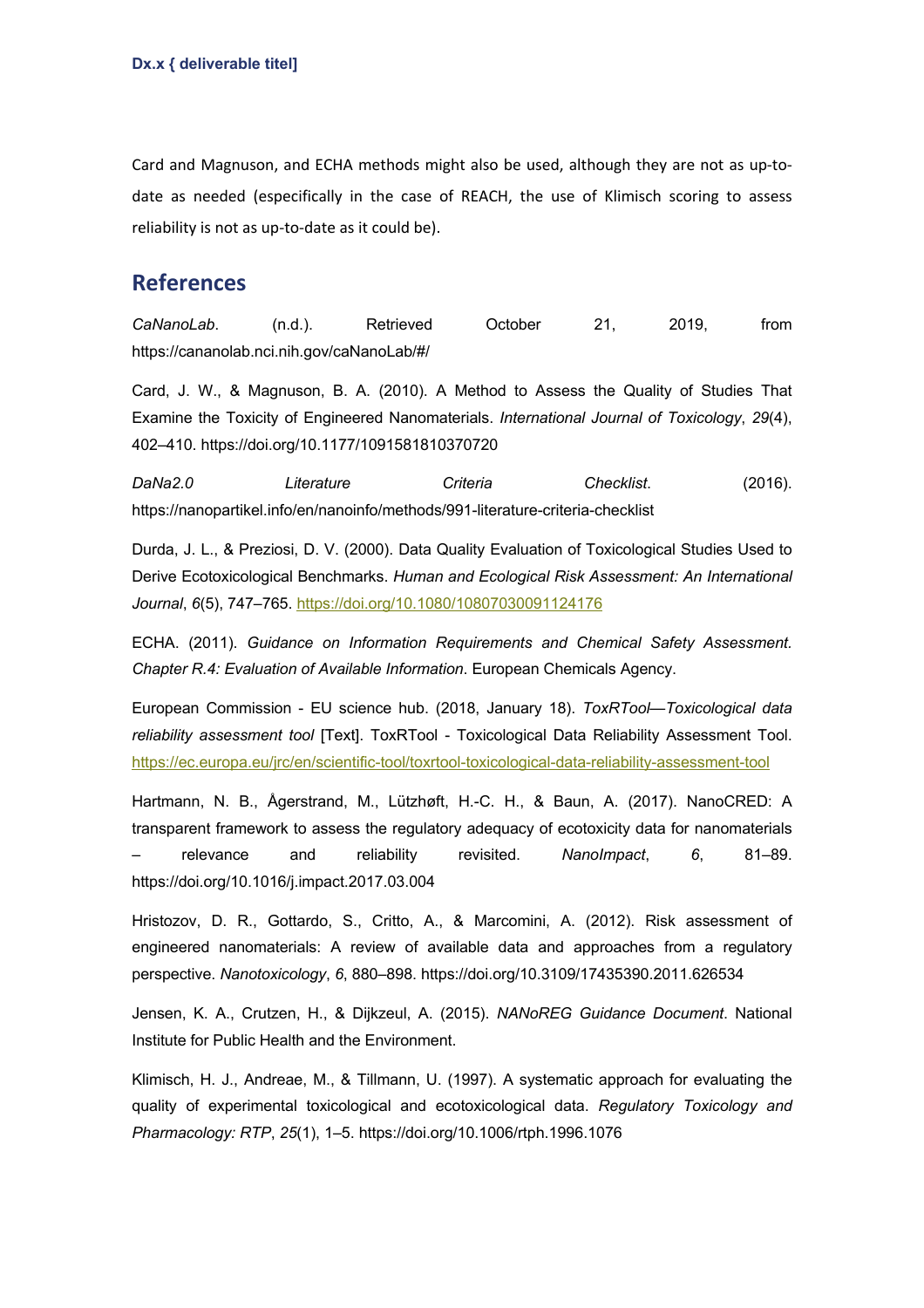Langdon, K., Warne, M., & Sunderam, R. (2009). A Compilation of Data on the Toxicity of Chemicals to Species in Australasia. Part 4: Metals (2000-2009). *Australasian Journal of Ecotoxicology*, *15*(2–3), 51–186.

Lubinski, L., Urbaszek, P., Gajewicz, A., Cronin, M. T. D., Enoch, S. J., Madden, J. C., Leszczynska, D., Leszczynski, J., & Puzyn, T. (2013). Evaluation criteria for the quality of published experimental data on nanomaterials and their usefulness for QSAR modelling. *SAR and QSAR in Environmental Research*, *24*(12), 995–1008. https://doi.org/10.1080/1062936X.2013.840679

Marchese Robinson, R. L., Lynch, I., Peijnenburg, W., Rumble, J., Klaessig, F., Marquardt, C., Rauscher, H., Puzyn, T., Purian, R., Åberg, C., Karcher, S., Vriens, H., Hoet, P., Hoover, M. D., Hendren, C. O., & Harper, S. L. (2016). How should the completeness and quality of curated nanomaterial data be evaluated? *Nanoscale*, *8*(19), 9919–9943. https://doi.org/10.1039/c5nr08944a

Mills, K. C., Murry, D., Guzan, K. A., & Ostraat, M. L. (2014). Nanomaterial registry: Database that captures the minimal information about nanomaterial physico-chemical characteristics. *Journal of Nanoparticle Research*, *16*(2), 2219. https://doi.org/10.1007/s11051-013-2219-8

*MOD-ENP-TOX*. (n.d.). Retrieved October 21, 2019, from https://fys.kuleuven.be/apps/modenptox/index.php

Moermond, C. T. A., Kase, R., Korkaric, M., & Ågerstrand, M. (2016). CRED: Criteria for reporting and evaluating ecotoxicity data. *Environmental Toxicology and Chemistry*, *35*(5), 1297–1309. https://doi.org/10.1002/etc.3259

NSI NKI. (2013). *NSI NKI: Enabling National Leadership in Sustainable Design, Draft Discussion Document*. https://www.nano.gov/NKIPortal/DRLs

Nymark, P., Grafström, R., Noorlander, C., Catalán, J., Rodríguez-Llopis, I., Suárez-Merino, B., Hjorth, R., Oosterwijk, T., Vilchez, A., Bakker, M., & Jensen, K. A. (2017). *Document on Quality Criteria for Data* (Deliverable 5.3; p. 65). caLIBRAte nano risk governance project, Horizon 2020 research and innovation programme.

OECD. (2019a). *Mutual Acceptance of Data (MAD)—OECD*. https://www.oecd.org/env/ehs/mutualacceptanceofdatamad.htm

OECD. (2019b). *Physical-Chemical Decision Framework to Inform Decisions for Risk Assessment of Manufactured Nanomaterials.* (No. 90; Series on the Safety of Manufactured Nanomaterials). Organisation for Economic Co-operation and Development.

*Science in RIsk Assessment and Policy*. (2019). scirap.org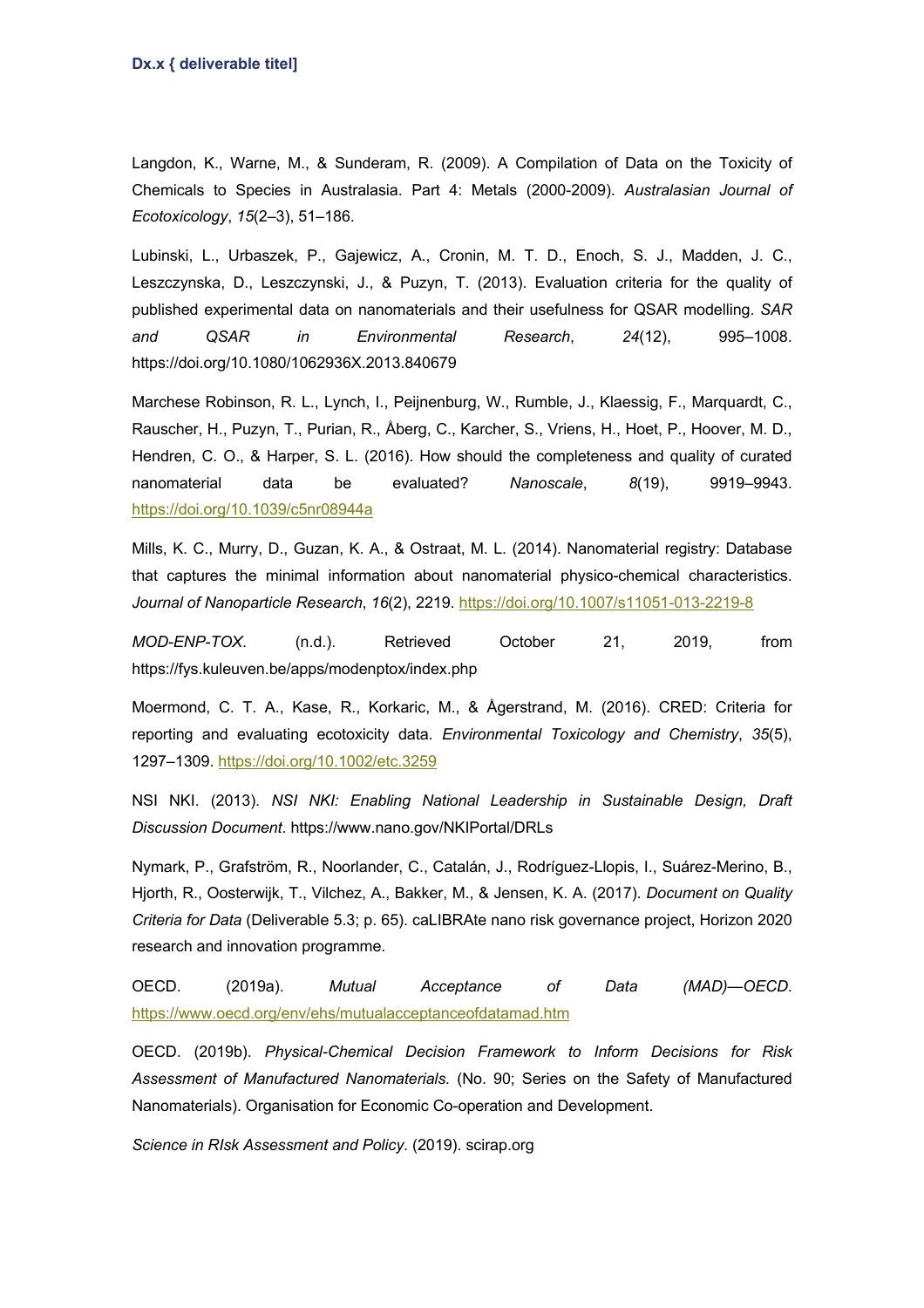Simkó, M., Tischler, S., & Mattsson, M.-O. (2015). Pooling and Analysis of Published in Vitro Data: A Proof of Concept Study for the Grouping of Nanoparticles. *International Journal of Molecular Sciences*, *16*(11), 26211–26236. https://doi.org/10.3390/ijms161125954

The ProSafe Project Office. (2017). *ProSafe White Paper: Towards a more effective and efficient governance and regulation of nanomaterials* [White paper]. Dutch National Institute for Public Health and the Environment. https://www.rivm.nl/en/documenten/prosafe-white-paperupdated-version-20170922

US EPA, O. (2015, July 15). *Evaluation Guidelines for Ecological Toxicity Data in the Open Literature* [Policies and Guidance]. US EPA. https://www.epa.gov/pesticide-science-andassessing-pesticide-risks/evaluation-guidelines-ecological-toxicity-data-open